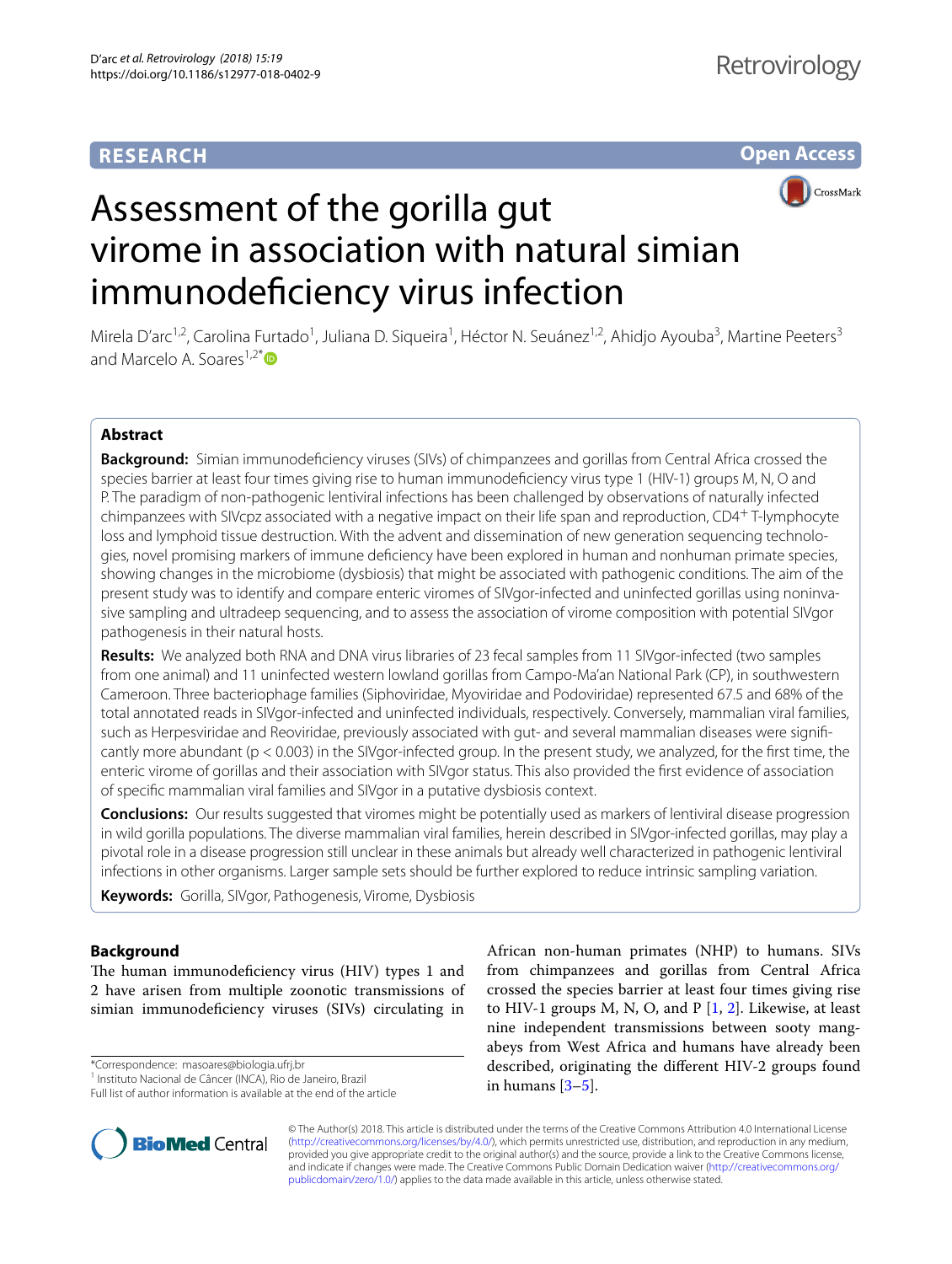Although SIVs have been referred to as immunodefciency viruses, the clinical manifestations in SIV-infected hosts were not reported during the frst decades when natural infections were initially described in the wild and in naturally infected animals, captive sooty mangabeys and African green monkeys kept in zoos or primate centers. SIV lineages have already been documented in more than 40 species of African NHP [[6\]](#page-6-4). Despite high SIV viral loads, individuals of these species have been initially reported as efective controllers of disease progression [[7–](#page-6-5)[9\]](#page-6-6). However, following the experimental or accidental SIV infections of Asian macaques (that are not natural reservoirs of lentiviruses), these latter primates developed an AIDS-like disease that was very similar to the human condition [[10](#page-7-0), [11\]](#page-7-1).

The paradigm of non-pathogenic lentiviral infections has been recently challenged by observations of wild chimpanzees (*P. t. schweinfurthii*) in Gombe, Tanzania, in which infection by their natural SIV strain (SIVcpz*Pts*) was associated with a negative impact on their life span and reproduction [[12](#page-7-2), [13\]](#page-7-3). Moreover, retrospective analysis of conserved tissues from dead SIVcpz*Pts*-infected animals showed signs of immune defciency similar to those found in AIDS-afected humans [\[13\]](#page-7-3). In addition, SIVcpz infection has also been associated with  $CD4^+$  T lymphocyte loss and lymphoid tissue destruction (alike HIV infection), leading to premature death in a naturally infected chimpanzee in a sanctuary in Cameroon [\[14](#page-7-4)]. Altogether, these fndings underscored the need for further studies of wild NHP populations, particularly among apes, because of their highly endangered status and the potential impact of SIV infection on their survival and eventual population decline [[1](#page-6-0), [7,](#page-6-5) [15](#page-7-5)]. However, the study of these wild populations is particularly difficult and can only be carried out by noninvasive sampling.

With the advent and dissemination of next generation sequencing (NGS) technologies, novel and promising markers of immune defciency have been explored in humans and NHP species, notably changes in the microbiome (dysbiosis) potentially associated with pathogenic conditions. In humans, HIV infection is markedly associated with expansion of enteric adenoviruses and signifcant loss of enteric bacterial diversity and richness, clearly involved in disease progression [[16](#page-7-6)]. Similar evidence of microbiome instability was found in naturally infected chimpanzees in Gombe [\[17](#page-7-7)]. To present, there is no available data on the pathogenicity of SIV in gorillas. Moeller et al. [\[18](#page-7-8)] examining 186 fecal samples of wild gorillas from Cameroon, did not fnd association between SIV status and specifc patterns of the gut bacteriome. Nevertheless, as gorillas are infected with SIVgor through cross-species transmission of SIVcpz from chimpanzees,

it is plausible that SIVgor might negatively impact the health of gorillas in the wild [[2\]](#page-6-1).

By combining noninvasive sampling and NGS approaches, Handley et al. [[19\]](#page-7-9) reported the expansion of the enteric virome associated with disease progression in an AIDS-like context in rhesus macaques, but not with the nonpathogenic SIV infection of African green monkeys. These findings showed that pathogenic SIV infection was associated with an enteropathy that contributed to the AIDS-like disease progression seen in macaques [[19\]](#page-7-9). In this report, we used a similar strategy for identifying enteric virome disturbances as dysbiosis markers in wild gorillas to understand the potential impact of SIVgor infection in their natural hosts. We identifed and compared enteric viromes of SIVgor-infected and uninfected gorillas using noninvasive sampling and NGS to assess the relationship of their viromes with potential SIVgor pathogenesis. Here we present the frst virome description of SIVgor-infected and uninfected gorillas, identifying viral family profles in each studied group. Furthermore, we herein provide the frst evidence of association of specifc mammalian virus families (such as Adenoviridae, Herpesviridae and Reoviridae) with presence of SIVgor in a putative dysbiosis context in wild animals.

#### **Methods**

#### **Sample collection**

Twenty-three fecal samples from 22 wild western lowland gorillas (*Gorilla gorilla gorilla*) were studied. Samples were collected between May 2008 and February 2014 in Campo Ma'an National Park (CP), Cameroon, in a long-term follow-up project of gorilla communities in this region, where we previously reported 29% of SIVgorinfected animals in some groups  $[20, 21]$  $[20, 21]$  $[20, 21]$ . These samples, from 11 SIVgor-infected and 11 uninfected individuals, had been previously analyzed with serological and/ or molecular tools for confrming or excluding SIVgor infection [[2,](#page-6-1) [20](#page-7-10)[–22](#page-7-12)] (Table [1\)](#page-2-0). Animals were individualized with microsatellite analysis as previously described [[1,](#page-6-0) [21](#page-7-11)]. SIVgor viral load (VL) was measured with a previously reported real-time RT-qPCR assay capable of quantifying all HIV-1 groups and a wide diversity of SIVcpz and SIVgor strains  $[23]$  $[23]$ . The fecal samples selected for the study also included being the most fresh (the shortest elapsed time from deposition to collection), having a good amount of material and also covered a wide range of VL (including the highest VL ever measured in an infected gorilla). VL estimates of SIVgor ranged from 20 to 31,497 copies per mL (cp/mL) (Table [1](#page-2-0)). Two sequential samples were collected within a time interval of approximately 1 year from a single gorilla (CPg-ID074),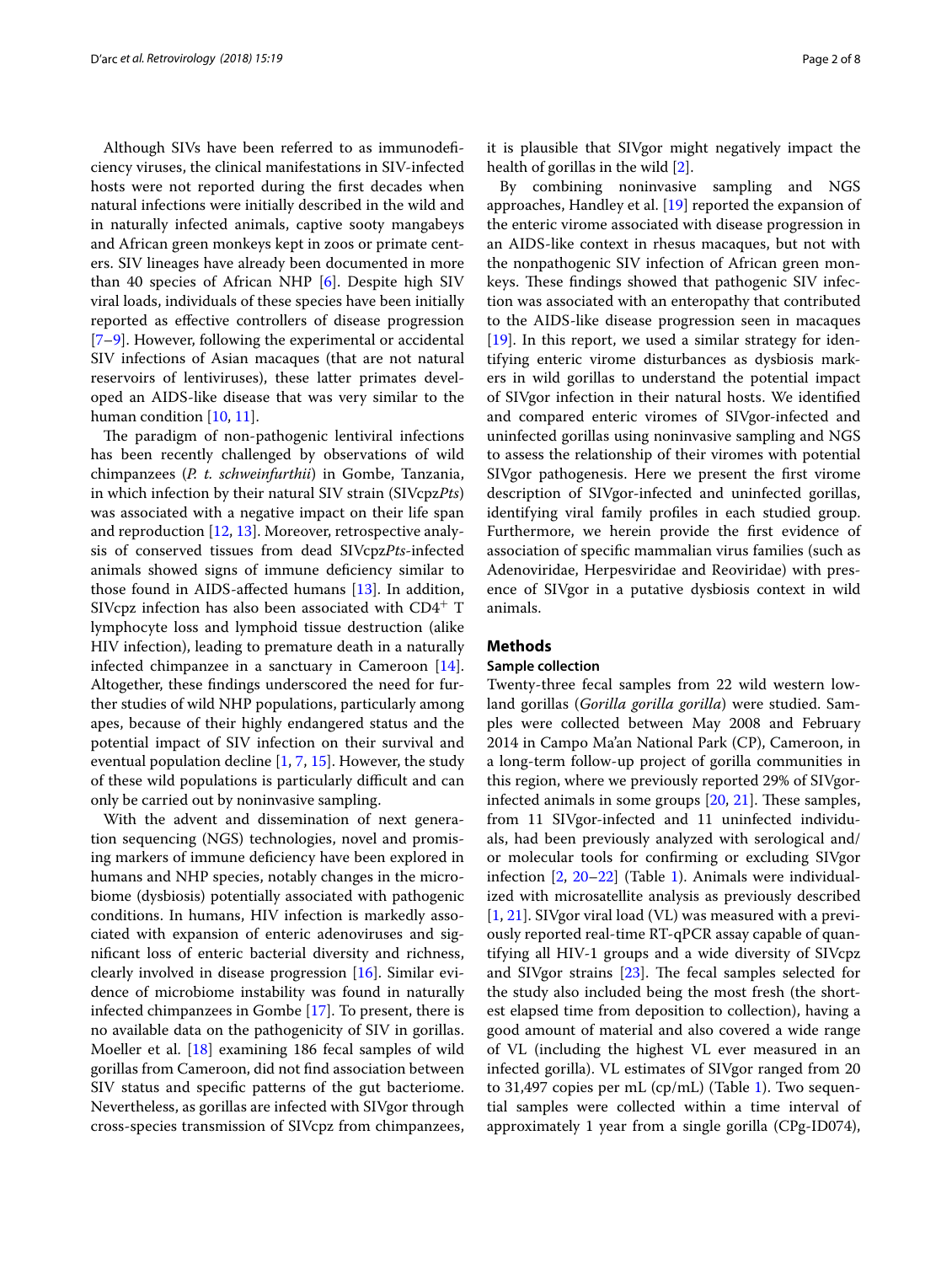| Lab code | ID <sup>a</sup>        | <b>Collection date</b><br>(dd/mm/yyyy) | <b>Estimated</b><br>freshness (h) | SIV-specific RT-<br><b>PCR</b> <sup>b</sup> | SIVgor VL<br>$(cp/mL)^c$ | SIV serology | <b>GPS</b> coordinates |
|----------|------------------------|----------------------------------------|-----------------------------------|---------------------------------------------|--------------------------|--------------|------------------------|
| CP3376   | CPg-ID046              | 12/05/2008                             | 11                                | <b>NA</b>                                   | <b>NA</b>                | <b>NEG</b>   | 2.334617°N 10.191633°W |
| CP3385   | CPg-ID059              | 12/05/2008                             | 11                                | <b>NA</b>                                   | <b>NA</b>                | <b>NEG</b>   | 2.334617°N 10.191633°W |
| CP3403   | CPg-ID030              | 12/05/2008                             | <b>ND</b>                         | qp41/polmini                                | 45                       | POS          | 2.334444°N 10.183889°W |
| CP3409   | CPq-ID031              | 12/05/2008                             | 10                                | <b>NEG</b>                                  | 20                       | POS          | 2.33055°N 10.201833°W  |
| CP3453   | CPg-ID090              | 12/10/2008                             | 22                                | <b>NA</b>                                   | <b>NA</b>                | <b>NEG</b>   | 2.34425°N 10.229833°W  |
| CP3469   | CPg-ID034              | 12/10/2008                             | <b>ND</b>                         | gp41                                        | 4.217                    | POS          | 2.341389°N 10.211389°W |
| CP5781   | CPg-ID066              | 27/04/2010                             | 14                                | qp41                                        | 1.095                    | POS          | 2.325°N<br>10.1781°W   |
| CP5819   | CPg-ID017              | 30/04/2010                             | 6                                 | <b>NA</b>                                   | <b>NA</b>                | <b>NEG</b>   | 2.32865°N 10.168633°W  |
| CP6535   | CPg-ID142              | 17/03/2011                             | 8                                 | <b>NA</b>                                   | <b>NEG</b>               | <b>NEG</b>   | 2.34647°N 10.28754°W   |
| CP7880   | CPg-ID086              | 27/01/2012                             | 12                                | <b>NA</b>                                   | <b>NEG</b>               | <b>NEG</b>   | 2.34329°N 10.18654°W   |
| CP7885   | CPg-ID004              | 27/01/2012                             | 12                                | gp41                                        | 655                      | POS          | 2.34329°N 10.18654°W   |
| CP7890   | CPg-ID005              | 27/01/2012                             | 12                                | qp41                                        | 2.346                    | POS          | 2.34329°N 10.18654°W   |
| CP8084   | CPg-ID006              | 23/04/2012                             | 24                                | qp41                                        | 1.242                    | POS          | 2.32763°N 10.18388°W   |
| CP8789   | CPa-ID074 <sup>d</sup> | 12/11/2012                             | 12                                | qp41/qp120<br>$(V1 - V4)$                   | 31.497                   | POS          | 2.34434°N 10.25066°W   |
| CP8797   | CPg-ID021              | 12/11/2012                             | 12                                | <b>NA</b>                                   | <b>NFG</b>               | <b>NFG</b>   | 2.34434°N 10.25066°W   |
| CP8804   | CPq-ID114              | 12/11/2012                             | 8                                 | <b>NA</b>                                   | <b>NEG</b>               | <b>NEG</b>   | 2.34362°N 10.25137°W   |
| CP9667   | CPg-ID041              | 13/07/2013                             | 14                                | qp41/polmini                                | 2.460                    | POS          | 2.32650°N 10.20193°W   |
| CP9679   | CPg-ID035              | 13/07/2013                             | 6                                 | polmini                                     | 700                      | POS          | 2.32650°N 10.20193°W   |
| CP9683   | CPg-ID108              | 13/07/2013                             | 6                                 | <b>NA</b>                                   | <b>NA</b>                | <b>NEG</b>   | 2.32650°N 10.20193°W   |
| CP9686   | CPg-ID102              | 13/07/2013                             | 6                                 | <b>NA</b>                                   | <b>NA</b>                | <b>NEG</b>   | 2.32650°N 10.20193°W   |
| CP9725   | CPq-ID074 <sup>d</sup> | 27/10/2013                             | 12                                | qp41/qp120/<br>polmini                      | 4.924                    | POS          | 2.31423°N 10.19226°W   |
| CP9852   | CPg-ID122              | 19/02/2014                             | $\overline{2}$                    | <b>NA</b>                                   | <b>NA</b>                | <b>NEG</b>   | 2.31021°N 10.24563°W   |
| CP9854   | CPg-ID047              | 19/02/2014                             | 6                                 | <b>NEG</b>                                  | 980                      | POS          | 2.31021°N 10.24563°W   |

<span id="page-2-0"></span>**Table 1 Description of noninvasive samples used in this study**

*ND* not done, *NA* not applicable, *POS* positive, *NEG* negative

<sup>a</sup> Samples individualized (ID) by microsatellite analysis [[2](#page-6-1), [20](#page-7-10), [21](#page-7-11)]

<sup>b</sup> SIV-specifc RT-PCR using primers CPZ-gp41 (~ 450 bp), polmini (280 bp) and gp120 V1–V4 (~ 1000 bp), as previously described [[1](#page-6-0), [21](#page-7-11), [22](#page-7-12), [24\]](#page-7-14)

 $c$  Viral Load (VL), as previously described [\[23](#page-7-13)]

<sup>d</sup> Samples of the same individual

one sample (CP8789) in 2012, with an estimated VL of 31,497 cp/mL, and another (CP9725) in 2013, with a VL of 4924 cp/mL.

#### **Library preparation, quantifcation and NGS**

The NucliSens Magnetic Extraction kit (BioMerieux, Craponne, France) and QIAamp Stool DNA Miniprep Kit (QIAGEN, Courtaboeuf, France) were used to extract nucleic acids (total nucleic acids or DNA, respectively) as previously described [[20,](#page-7-10) [21](#page-7-11)]. Total nucleic acids were initially treated with the TURBO DNA-free<sup>™</sup> kit (Life Technologies, CA, USA) and purifed using the RNeasy® MinElute® Cleanup kit (QIAGEN), following the manufacturers' instructions. For removal of ribosomal RNA (from plant, bacteria and mammalian host) prior to RNA library preparation, total purifed RNA was subjected to the ScriptSeq™ Complete Gold Kit: Epidemiology (Epicentre, Wisconsin, USA). The MinElute PCR Purification Kit (QIAGEN) and the Agencourt AMPure XP System: PCR Purifcation kit (Beckman Coulter, CA, USA) were used to purify PCR-amplifed products whenever requested by the ScriptSeq™ kit protocol. DNA libraries were constructed using the Nextera® DNA Sample Preparation kit (Illumina®, CA, USA), following the manufacturer's instructions. For all RNA and DNA library preparations, an average of 2 μg and of 50 ng of purifed nucleic acid were used for each sample library, respectively. Quality control and absolute quantifcation of libraries were carried out in the  $ECO<sup>1M</sup>$  system (Eco Real-Time PCR System, Illumina®) using the KAPA Library Quantifcation kit (KAPA Biosystems, MA, USA), according to the manufacturers' specifcations. Libraries were diluted to a fnal concentration of 12 pM and NGS by synthesis was carried out in an Illumina® HiSeq 2500 platform  $(2 \times 100)$  paired-end runs). Sequencing data fles are available in the SRA database under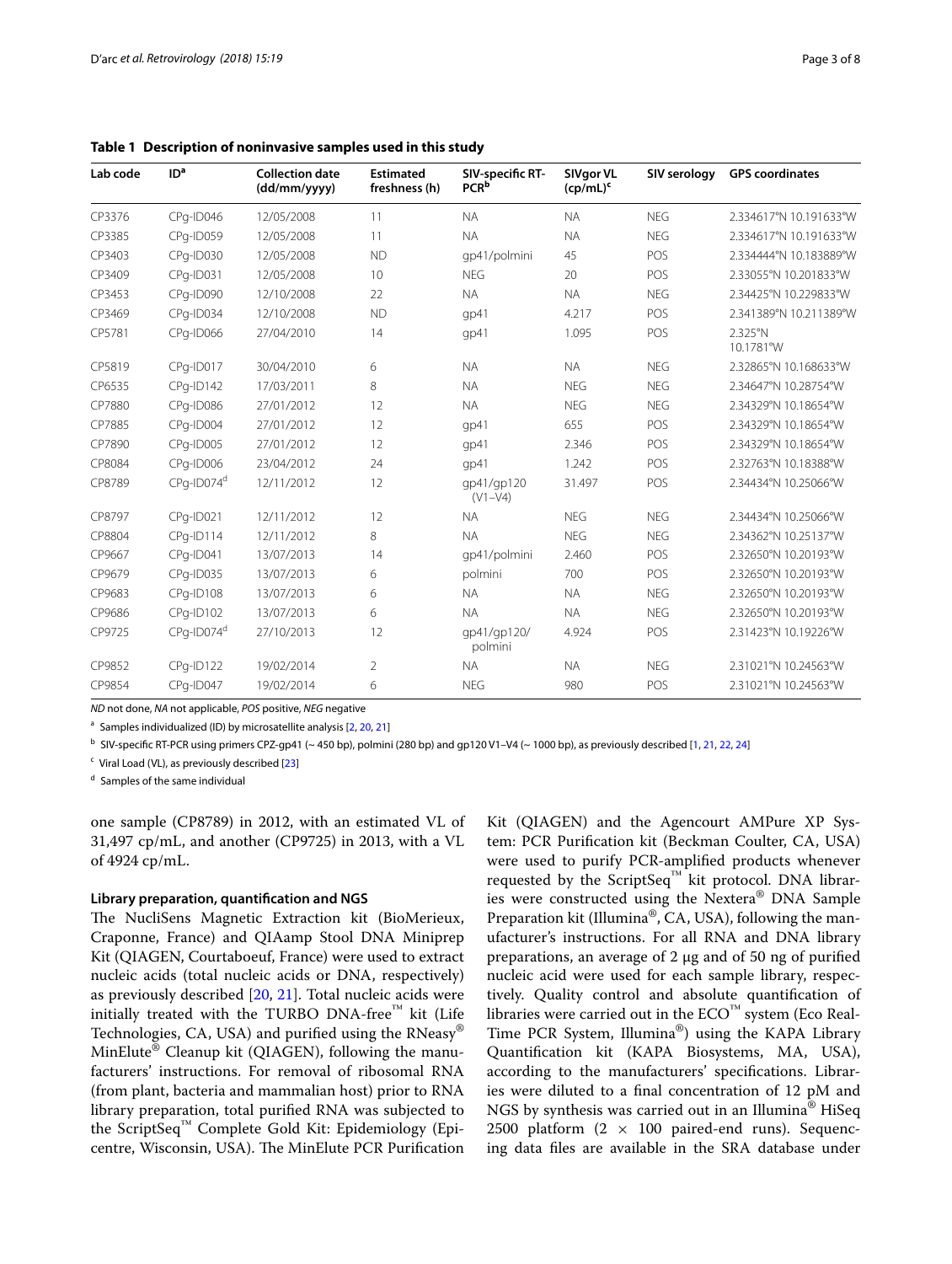*BioProject* accession PRJNA419744 (BioSample accesion: SAMN08143625—SAMN0814362547).

#### **Bioinformatics and statistical analyses**

Quality analysis of the generated sequencing reads was conducted with FastQC (Babraham Bioinformatics, Cambridge, UK) and reads with good quality (Phred score > 30 and  $> 90$  bp) were selected with Sickle-Master [\[25\]](#page-7-15). Reads were submitted to a BLASTX search [\[26](#page-7-16)] onto the Gen-Bank nonredundant viral protein database, with a minimal e-value cutoff of  $1e^{-5}$ , and reads assigned to viruses were kept for further analysis. Virus taxonomic assignment was carried out using the Lowest-Common Ancestor (LCA) algorithm in MEGAN v.  $6.3.5$ , built 4 (April 2016). The following LCA parameters were used: Min Score 50; Max Expected  $1 \times 10^{-5}$ ; Top Percent 10; Min Support Percent 75; Min Support 5; Min Complexity 0.3. Sequences without any significant hit were designated as unassigned. The MEGAN's square-root normalization protocol enabled intra- and intergroup comparisons. We compared the virus taxa distribution between SIVgor-infected (POS) and uninfected (NEG) animals. For this and onward analyses, annotated reads of the two samples from the same SIVgorinfected animal (CPg-ID074) were pooled and averaged. Assigned sequence counts per taxa were exported for subsequent statistical analysis using GraphPad Prism v.7. Fisher's exact test with Bonferroni correction was used for multiple comparisons. Data were presented as heatmaps with outlier data points removed whenever specifed. All graphs were generated using Microsoft Excel® for Mac and R Studio v. 0.99.902. Results were considered statistically significant when p values were  $< 0.01$ .

### **Results**

## **Viral diversity in enteric samples of western lowland gorillas**

To assess the diversity of the enteric virome of wild gorillas, RNA and DNA libraries of 23 fecal samples from 11 SIVgor-infected and 11 uninfected western lowland gorillas were sequenced. We recovered 473,357,985 high-quality reads (mean = 20,580,781.96/sample, ranging from 4386,718 to 94,513,993) for all RNA libraries and 559,920,656 reads (mean = 24,344,376.35/ sample, ranging from 2511,994 to 125,855,508) for all DNA libraries. After applying MEGAN square-root normalization, a reduction in read counts to 132,138.5 reads (mean  $= 6006.3$ /sample, ranging from 2575 to 14,064) was achieved for RNA libraries and to 150,539 reads  $(mean = 6842.7/sample, ranging from 2409 to 23,131) for$ DNA libraries. BLASTX analysis showed that approximately 24 and 29% of normalized reads could be annotated for identifying virus families using a viral database for RNA and DNA libraries, respectively (Fig. [1](#page-3-0)).



<span id="page-3-0"></span>The Siphoviridae bacteriophage family was more frequent in SIVgor-infected individuals (32.7 vs 23.4% in uninfected individuals), while two other bacteriophage families were more frequent in uninfected individuals, Myoviridae (31.7 vs 25.8% in infected individuals) and Podoviridae (12.9 vs 9.0% in infected individuals). Altogether, these three viral families accounted for 67.5 and 68% of the total annotated reads in SIVgor-infected and uninfected individuals, respectively (Table [2](#page-4-0)). The majority of the other viral families showed frequencies below 1% of total reads. Viral family profles diverged signifcantly between the two samples collected from a single individual (CPg-ID074; data not shown), a fnding that precluded further analysis.

## **Association of gorilla virome profles with SIVgor status**

We compared the virome of the SIVgor-infected and uninfected gorillas and investigated the potential association of SIV status with virome profles. As some viral families were represented in only one or two individuals of each group, outlier data were excluded from analysis to avoid spurious associations. In the SIVgor-infected group, 22 viral families were identifed, with three taxa (Alloherpesviridae, Polydnaviridae and Reoviridae) exclusively represented in this group. Conversely, 21 viral families were identifed among the uninfected gorillas, with two exclusive taxa (Microviridae and Tymoviridae). Despite the restrictive criteria of excluding outliers, we found a distinct profle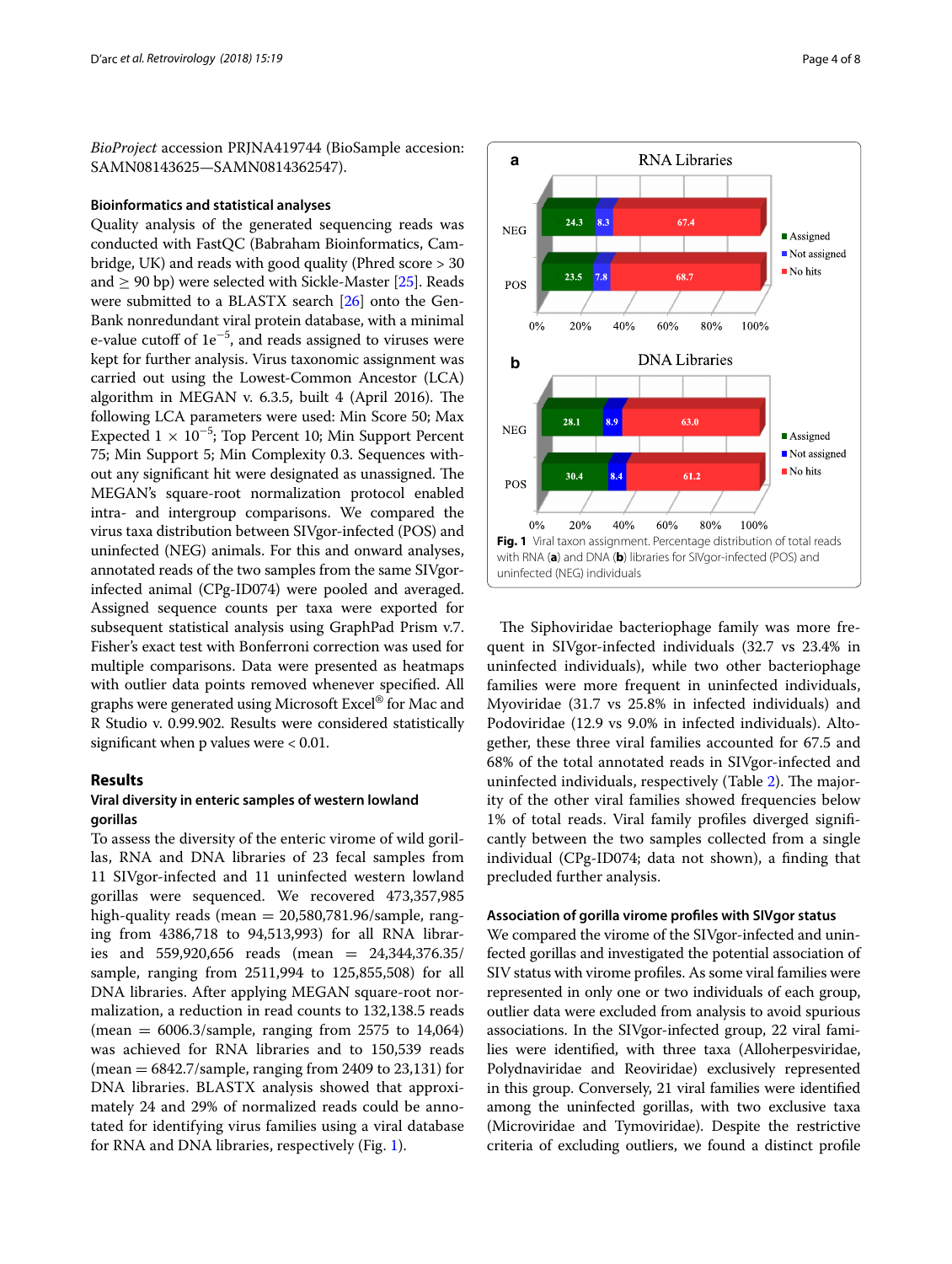<span id="page-4-0"></span>**Table 2 Total number of annotated reads of viral families in SIVgor-infected (POS) and uninfected (NEG) individuals**

| Family                     | POS (%)          | <b>NEG (%)</b> |
|----------------------------|------------------|----------------|
| Siphoviridae               | 12,433.5 (32.66) | 8818 (23.39)   |
| Myoviridae                 | 9821 (25.80)     | 11,939 (31.66) |
| Podoviridae                | 3439 (9.03)      | 4859 (12.89)   |
| Mimiviridae                | 2464.5 (6.47)    | 2536 (6.73)    |
| Phycodnaviridae            | 2452.5 (6.44)    | 2455 (6.51)    |
| Unclassified dsDNA phages  | 1266 (3.33)      | 1405 (3.73)    |
| Unclassified phages        | 2477.5 (6.51)    | 2146 (5.69)    |
| Unclassified dsDNA viruses | 821 (2.16)       | 847 (2.25)     |
| Unclassified Caudovirales  | 491.5 (1.29)     | 487 (1.29)     |
| Herpesviridae              | 401.5 (1.06)     | 356 (0.94)     |
| Others <sup>a</sup>        | 2006 (5.27)      | 1857 (4.93)    |
| Total                      | 38,074 (100)     | 37,705 (100)   |

<sup>a</sup> Other viral families with abundance frequency below 1% of annotated reads: Adenoviridae; Alloherpesviridae; Alphafexiviridae; Ascoviridae; Asfarviridae; Baculoviridae; Betafexiviridae; Bicaudaviridae; Bromoviridae; Caulimoviridae; Circoviridae; Closteroviridae; Dicistroviridae; Hytrosaviridae; Inoviridae; Iridoviridae; Leviviridae; Marseilleviridae; Mesoniviridae; Microviridae; Nudiviridae; Parvoviridae; Picobirnaviridae; Polydnaviridae; Potyviridae; Poxviridae; Reoviridae; Retroviridae; Rhabdoviridae; Rudiviridae; Streptococcaceae Virus; Tectiviridae; Tymoviridae; Unclassifed ssDNA Viruses; Unclassifed ssRNA Negative-strand Viruses; Unclassifed ssRNA Positive-strand Viruses; Unclassifed Viruses; and Virgaviridae

for the SIVgor-infected group, with two signifcantly more abundant mammalian viral families (Herpesviridae and Reoviridae;  $p < 0.003$  $p < 0.003$ ; Table 3). The uninfected group also showed a distinct virome profle, with one signifcantly more abundant mammalian viral family (Rhabdoviridae; p < 0.003; Table [3](#page-4-1)). Unsupervised clustering analysis with the virome profles of all 22 individuals revealed that some viral families served as putative proxies for SIVgor infection status, like Reoviridae and Alloherpesviridae in the SIVgor-infected group, and Tymoviridae, Microviridae and Rhabdoviridae in the uninfected group (Fig. [2](#page-5-0)).

## **Detection of disease-associated viruses in SIVgor-infected gorillas**

A specifc assessment of mammalian viral families previously associated with intestinal disease in their hosts was conducted in the studied specimens. Adenoviridae reads were found only in two SIVgor-infected gorillas. The association of this specifc family with prolonged infections was characterized in CPg-ID004 (VL of 655 cp/mL) and CPg-ID047 (VL of 980 cp/mL) individuals, known to be SIVgor-infected since 2007 and 2011, respectively [\[20](#page-7-10), [21\]](#page-7-11). Mammalian viral families that have been associated with gut and other diseases in humans [[27–](#page-7-17)[44](#page-7-18)] were also signifcantly more abundant in the SIVgor-infected group (p < 0.003), like Herpesviridae and Reoviridae, while only the Rhabdoviridae was more abundantly recovered in the uninfected group ( $p < 0.003$ ).

<span id="page-4-1"></span>

| Table 3 Comparison of                                    | viral | family abundance |
|----------------------------------------------------------|-------|------------------|
| between SIVgor-infected (POS) and uninfected (NEG) indi- |       |                  |
| viduals after outlier exclusion                          |       |                  |

| <b>Virus Family</b>        | POS (%)      | <b>NEG (%)</b> | p value <sup>a</sup> |
|----------------------------|--------------|----------------|----------------------|
| Alloherpesviridae          | 15(0.07)     | 0(0.00)        | 0.0024               |
| Baculoviridae              | 32 (0.15)    | 50 (0.20)      | 0.9976               |
| Herpesviridae              | 257 (1.19)   | 198 (0.79)     | 0.0024               |
| Inoviridae                 | 45 (0.21)    | 18 (0.07)      | 0.0024               |
| Iridoviridae               | 39 (0.18)    | 15 (0.06)      | 0.2105               |
| Marseilleviridae           | 53 (0.25)    | 66 (0.26)      | 1                    |
| Microviridae               | 0(0.00)      | 22 (0.09)      | 0.0024               |
| Mimiviridae                | 1838 (8.52)  | 2036 (8.15)    | 0.981                |
| Myoviridae                 | 6577 (30.47) | 8645 (34.62)   | 0.0024               |
| Nudiviridae                | 108 (0.50)   | 112(0.45)      | 1                    |
| Parvoviridae               | 76 (0.35)    | 96 (0.38)      | 1                    |
| Phycodnaviridae            | 1759 (8.15)  | 1811 (7.25)    | 0.0072               |
| Picobirnaviridae           | 35(0.16)     | 64 (0.26)      | 0.5608               |
| Podoviridae                | 1725 (7.99)  | 2322 (9.30)    | 0.0024               |
| Polydnaviridae             | 2(0.01)      | 0(0.00)        | 0.9969               |
| Poxviridae                 | 19 (0.09)    | 44 (0.18)      | 0.235                |
| Reoviridae                 | 23 (0.11)    | 0(0.00)        | 0.0024               |
| Retroviridae               | 251 (1.16)   | 262 (1.05)     | 0.9989               |
| Rhabdoviridae              | 2(0.01)      | 32 (0.13)      | 0.0024               |
| Siphoviridae               | 5666 (26.25) | 5764 (23.08)   | 0.0024               |
| Tymoviridae                | 0(0.00)      | 65 (0.26)      | 0.0024               |
| Unclassified Caudovirales  | 264 (1.22)   | 261 (1.05)     | 0.8284               |
| Unclassified dsDNA Phages  | 831 (3.85)   | 1005 (4.02)    | 1                    |
| Unclassified dsDNA Viruses | 575 (2.66)   | 603 (2.41)     | 0.8993               |
| Unclassified Phages        | 1389 (6.44)  | 1479 (5.92)    | 0.0024               |
| Total                      | 21,582 (100) | 24,970 (100)   |                      |

<sup>a</sup> p values were estimated with Fisher's Exact Test with Bonferroni correction (signifcant values are shown in italic)

## **Discussion**

Studies on natural history of lentiviral infections in apes have been mostly limited to captive or semi-free ape communities due to the restrictions of working in the wild and to the endangered status of these species. However, noninvasive techniques developed during the last 30 years allowed for the study of prevalence, diversity and impact of SIV infection in several wild primate populations  $[6]$  $[6]$  $[6]$ . These advances prompted us to assess novel dysbiosis markers in previously studied wild gorilla communities, using fecal samples collected in CP.

In this study, 24 and 29% of normalized reads from RNA and DNA libraries, respectively, were annotated using a virus database. These rates were in agreement with similar reports on the complexity of virome annotation [[31\]](#page-7-19) and the fnding of a large proportion of reads frequently found in the "No Hit" category in fecal samples  $[28]$  $[28]$ . These drawbacks may persist even when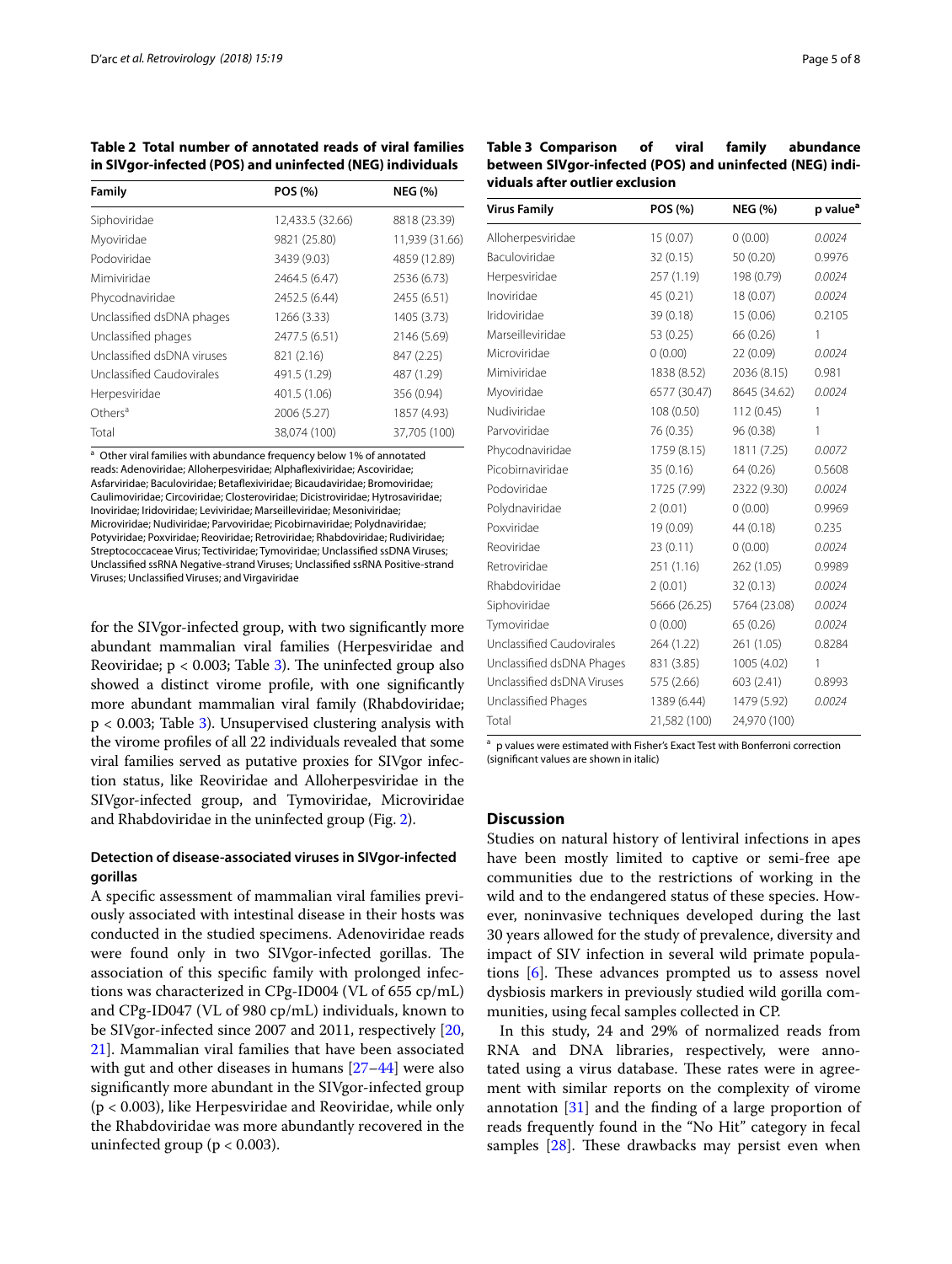



<span id="page-5-0"></span>pretreatment for reducing bacterial or general eukaryotic material is carried out, because a substantial amount of non-viral sequences can still be found in fecal samples. It is also important to consider that a substantial proportion of the fecal virome is related to dietary components and associated viruses, like plant viruses [\[19](#page-7-9), [45,](#page-7-21) [46](#page-7-22)]. In our study, a large number of annotated reads was related to non-mammalian viruses, mostly bacteriophages and plant viruses. Currently, the convergence of bacterial communities of sympatric individuals living of the same diet has been well established [[19,](#page-7-9) [45,](#page-7-21) [47\]](#page-7-23). Moreover, the bacteriophage community, intrinsically linked with the bacteriome, can be an indicator of the general stability of the gut microbiome in a disease context. Mammalian viruses, on the other hand, might be important markers of disease progression despite their low frequency found during annotation.

In this study, we analyzed for the frst time the enteric virome of gorillas in association with SIVgor status. This also provided the frst evidence of association of specifc mammalian viral families with SIVgor infection in a putative dysbiosis context. This was the case of SIV-infected rhesus macaques that presented unsuspected adenovirus infection associated with intestinal disease and enteric epithelial pathology, as well as enteric parvoviruses and advanced AIDS [\[19\]](#page-7-9). In the gorillas herein studied, adenoviruses were only recovered from SIVgor-infected individuals, while parvoviruses were diferently represented in samples with higher VL  $(> 1000 \text{ copies/mL})$ than with lower VL (< 1000 copies/mL) (data not shown), suggesting that parvovirus infection might vary according to VL. The picobirnaviruses recovered in this study also showed to be more frequent in animals with higher VL than with lower VL, while reoviruses were signifcantly more abundant in SIVgor-infected animals than in their uninfected counterparts. Infection by picobirnaviruses and reoviruses has been associated with gastrointestinal complications in advanced HIV infections [[29](#page-7-24), [30,](#page-7-25) [41,](#page-7-26) [43](#page-7-27)]. Herpesviruses were also signifcantly more abundant in SIVgor-infected gorillas; these viruses have already been described in AIDS patients [\[36](#page-7-28)[–40,](#page-7-29) [42](#page-7-30)] indicating persistent infections. These findings strongly suggest that SIVgor infection might be associated with dysbiosis, although further studies will be required for validation.

Epidemiological surveys showed that SIVgor as well as SIVcpz are less prevalent and considerably less evenly distributed among wild ape communities than the nonpathogenic SIVs in sooty mangabeys and African green monkeys  $[6]$  $[6]$ . These distribution disparities raise the possibility that apes may not be the natural reservoirs of these viruses, and that might be subjected to pathogenic conditions similar to those in other non-natural lentiviral hosts like humans and rhesus macaques [\[15,](#page-7-5) [19,](#page-7-9) [48](#page-7-31), [49\]](#page-7-32). Currently SIVcpz, like HIV-1, is known to cause signifcant morbidity and mortality in infected chimpanzee communities [[12,](#page-7-2) [13](#page-7-3), [50\]](#page-7-33), in association to compositional changes of the bacteriome rather than the virome, with disease progression with known (or suspected) immunodeficiency in late stages  $[51]$ . A similar study in wild gorillas failed to show association between SIVgor status and the bacteriome  $[52]$  $[52]$ , while data on their virome has been, to present, wanting.

This study is underpinned by important limitations. In the great apes, it is well known that the gut microbiome community and abundance profles are shaped by individual and external factors, like sex, age, time elapsed since fecal deposition, and dietary habits related with the rain or dry seasons of CP. With respect to sex, samples of SIVgor-infected and uninfected females showed larger numbers of reads of families of bacterial, amoebal, algal, invertebrate, and vertebrate viruses, both in SIVgorinfected and uninfected groups (not shown). In view of the small number of individuals within each group, this sex bias was not considered in further analyses. Moreover, our samples did not allow us to identify any age-related virome variation, since age estimation through noninvasive material is a very difficult, maybe unfeasible task.

Campo Ma'an is located in the southwest coast of Cameroon, a region with coastal equatorial climate where a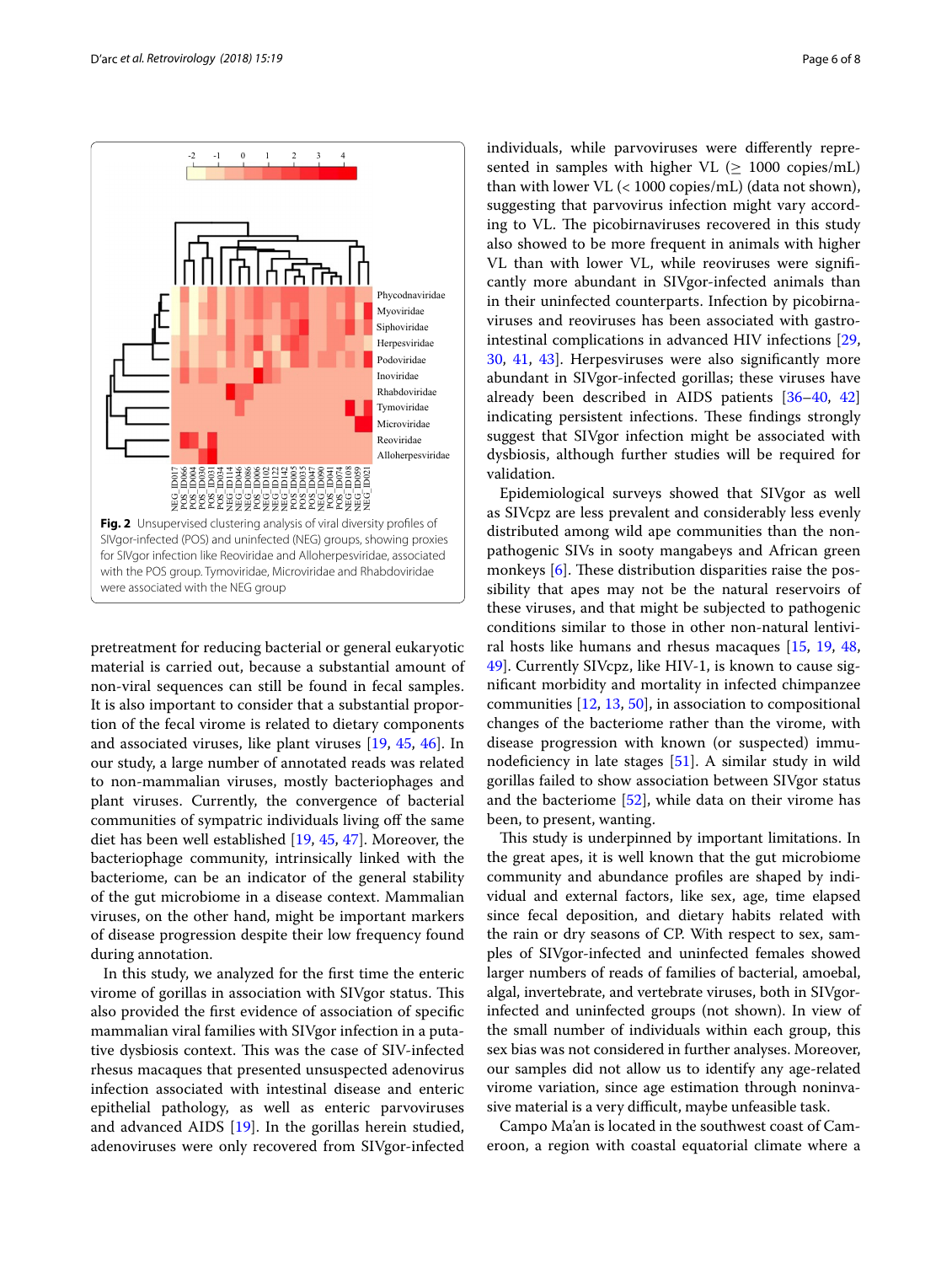heavy rain season (from August to November) is followed by a long dry season (from December to March), a short rain season (from April to May) and a short dry season (June and July). These alternate seasons might impose drastic diet changes resulting from diferent feeding strategies which, in turn, might be refected in the fecal virome. Because we did not use seasonality as a factor for sample selection, both SIV-infected and uninfected groups had samples from dry and wet seasons, and such analysis was not considered in the present study, but deserves further assessment.

Despite the restrictive criteria herein adopted to minimize viral misidentifcation, the small number of studied individuals may produce imprecise estimates of microbiome profles. Finally, the computational pipeline developed by us was characterized by a simple sequence of algorithms for identifying viral families without further characterization of full-length viral sequences or discovering novel viruses. On the other hand, the stringency for removing unreliable reads, despite hindering virus discovery, allowed robust description of the virome composition of SIVgor-infected and uninfected gorillas. However, higher number of samples will be necessary for reducing intrinsic sampling variation.

#### **Conclusions**

We herein describe, for the frst time, the virome of wild gorillas, although these preliminary observations were carried out in a small number of individuals. This study suggests that the virome of SIVgor-infected individuals might difer from the one present in uninfected animals, in contrast to what has been reported for the bacteriome in this species  $[18]$  $[18]$ . The microbiome of SIVgorinfected animals must be further explored to validate present fndings and to confrm whether virome dysbiosis might be consistent with the characteristic disease profle observed in SIVcpz-infected chimpanzees [\[17](#page-7-7)], the more classic pathogenic SIVmac infection in rhesus macaques, and HIV-1 infection in humans. The diverse mammalian viral families, herein described for the frst time in SIVgor-infected gorillas, may play a pivotal role in a disease progression that still remains unclear in these animals but is already well characterized in pathogenic lentiviral infections. Our results suggest that viromes might be considered as markers of lentiviral disease progression in wild gorilla populations and should be further explored on a larger sample set.

#### **Authors' contributions**

MD, MP and MAS conceived the study. MP and AA collected and provided the gorilla samples. MD processed the gorilla fecal samples for the NGS assays. MD, CF and AA carried out the construction and quantifcation of the RNA and DNA libraries, and ran the samples on the Illumina® HiSeq 2500 platform. MD and JS performed the data analyses. HNS, MP and MAS provided reagents and infrastructure for the conduction of the study. MD, AA, MP, HNS and MAS

wrote the manuscript. All authors read and approved the fnal version of the manuscript.

#### **Author details**

<sup>1</sup> Instituto Nacional de Câncer (INCA), Rio de Janeiro, Brazil. <sup>2</sup> Universidade Federal do Rio de Janeiro (UFRJ), Rio de Janeiro, Brazil.<sup>3</sup> UMI233/INSERM1175 Institut de Recherche pour le Développement (IRD), University of Montpellier, Montpellier, France.

#### **Acknowledgements**

We wish to thank lab personnel form the Institut de Recherche pour le Développement—IRD (Montpellier, France) and Institut Bouisson Bertrand—IBB (France), mainly Dr. Eric Delaporte (Head of the Laboratory UMI233/INSERM1175 and Head of the IBB) for providing infrastructure for the conduction of the study and Amandine Esteban (technician of the laboratory UMI233/INSERM1175) for sample processing.

#### **Competing interests**

The authors declare that they have no competing interests.

#### **Ethics approval and consent to participate**

Not applicable.

#### **Funding**

This work was supported by grants from the Rio de Janeiro State Science Foundation (FAPERJ) E26/170.026/2008 and the Brazilian Research Council (CNPq) 573806/2008-0, both funded by the Brazilian National Institute of Science and Technology (INCT) for Cancer Control to H. N. S and M. A. S., the Graduate Program in Genetics (PGGEN) of Universidade Federal do Rio de Janeiro (UFRJ) Grant #1629742 to M. D., the National Institute of Health (RO1 AI 50529) and the Agence Nationale de Recherches sur le SIDA (ANRS 12125/12182/12325) to M. P. and A. A.

#### **Publisher's Note**

Springer Nature remains neutral with regard to jurisdictional claims in published maps and institutional afliations.

#### Received: 18 December 2017 Accepted: 28 January 2018 Published online: 05 February 2018

#### **References**

- <span id="page-6-0"></span>1. Keele BF, Van Heuverswyn F, Li Y, Bailes E, Takehisa J, Santiago ML, et al. Chimpanzee reservoirs of pandemic and nonpandemic HIV-1. Science. 2006;313:523–6.
- <span id="page-6-1"></span>2. D'arc M, Ayouba A, Esteban A, Learn GH, Boué V, Liegeois F, et al. Origin of the HIV-1 group O epidemic in western lowland gorillas. Proc Natl Acad Sci. 2015;112:E1343–52.
- <span id="page-6-2"></span>3. Santiago ML, Range F, Keele BF, Li Y, Bailes E, Bibollet-Ruche F, et al. Simian immunodefciency virus infection in free-ranging sooty mangabeys (*Cercocebus atys atys*) from the Taï Forest, Côte d'Ivoire: implications for the origin of epidemic human immunodefciency virus type 2. J Virol. 2005;79:12515–27.
- 4. Sharp PM, Bailes E, Chaudhuri RR, Rodenburg CM, Santiago MO, Hahn BH. The origins of acquired immune defciency syndrome viruses: where and when? Philos Trans R Soc Lond B Biol Sci. 2001;356:867–76.
- <span id="page-6-3"></span>5. Ayouba A, Akoua-Koffi C, Calvignac-Spencer S, Esteban A, Locatelli S, Li H, et al. Evidence for continuing cross-species transmission of SIVsmm to humans: characterization of a new HIV-2 lineage in rural Côte d'Ivoire. AIDS. 2013;27:2488–91.
- <span id="page-6-4"></span>6. Peeters M, D'Arc M, Delaporte E. The origin and diversity of human retroviruses. AIDS Rev. 2014;16:23–34.
- <span id="page-6-5"></span>7. Paiardini M, Pandrea I, Apetrei C, Silvestri G. Lessons learned from the natural hosts of HIV-related viruses. Annu Rev Med. 2009;60:485–95.
- 8. Silvestri G. Naturally SIV-infected sooty mangabeys: are we closer to understanding why they do not develop AIDS? J Med Primatol. 2005;34:243–52.
- <span id="page-6-6"></span>9. Silvestri G. Immunity in natural SIV infections. J Int Med. 2009;265:97–109.